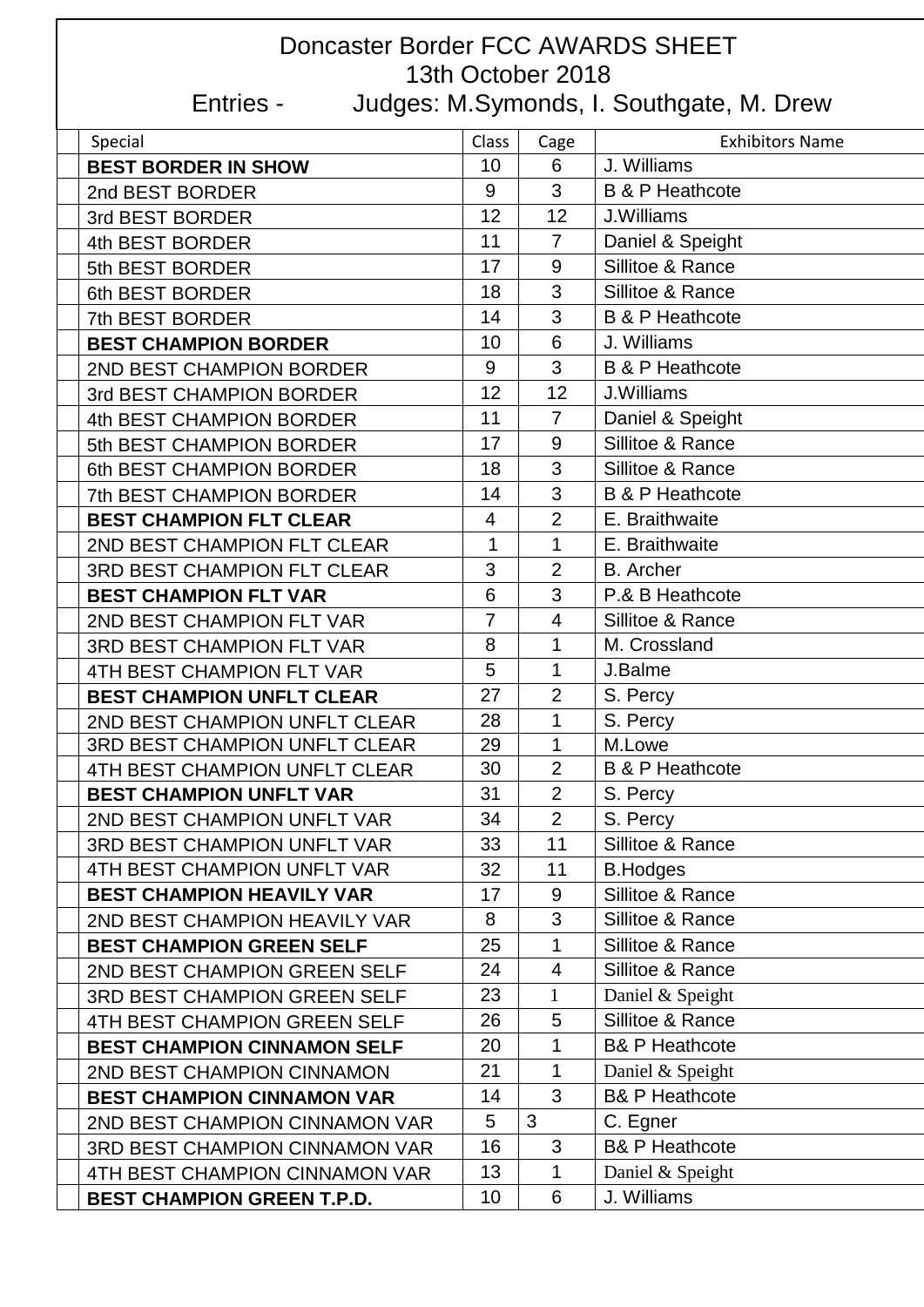| 2ND BEST CHAMPION GREEN T.P.D.        | 9         | 3               | <b>B &amp; P Heathcote</b> |
|---------------------------------------|-----------|-----------------|----------------------------|
| 3RD BEST CHAMPION GREEN T.P.D.        | 12        | 12              | J. Williams                |
| 4TH BEST CHAMPION GREEN T.P.D         | 11        | $\overline{7}$  | Daniel & Speight           |
| <b>BEST CHAMPION WHITE/ALLIED</b>     | 38        | 1               | <b>B.</b> Hodges           |
| 2ND BEST CHAMPION WHITE/ALLIED        | 37        | $\mathbf 1$     | <b>B.Archer</b>            |
| <b>3RD BEST CHAMPION WHITE/ALLIED</b> | 39        | 3               | <b>B.Hodges</b>            |
| 4TH BEST CHAMPION WHITE/ALLIED        | 36        | $\overline{2}$  | M. Crossland               |
|                                       |           |                 |                            |
| <b>BEST NOVICE BORDER</b>             | 73        | 5               | G. Bishop                  |
| 2ND BEST NOVICE BORDER                | 66        | 3               | G. Bishop                  |
| 3rd BEST NOVICE BORDER                | 67        | $\overline{2}$  | J. South                   |
| 4th BEST NOVICE BORDER                | 63        | $\mathbf{1}$    | G. Bishop                  |
| 5th BEST NOVICE BORDER                | 56        | $\overline{2}$  | G. Bishop                  |
| 6th BEST NOVICE BORDER                | 45        | $\overline{2}$  | R. Thorley                 |
| 7th BEST NOVICE BORDER                | 72        | $\overline{4}$  | D. Addy                    |
| <b>BEST NOVICE FLIGHTED CLEAR</b>     | 42        | $\overline{2}$  | D Addy                     |
| <b>BEST NOVICE FLIGHTED VAR</b>       | 45        | $\overline{2}$  | R. Thorley                 |
| 2ND BEST NOVICE FLIGHTED VAR          | 46        | $\overline{2}$  | R. Thorley                 |
| 3RD BEST NOVICE FLIGHTED VAR          | 44        | $\mathbf{1}$    | N. Leader                  |
| BEST NOVICE UNFLT CLEAR               | 66        | 3               | G. Bishop                  |
| 2ND BEST NOVICE UNFLT CLEAR           | 67        | $\overline{2}$  | J. South                   |
| 3RD BEST NOVICE UNFLT CLEAR           | 68        | 1               | P. Calladine               |
| 4TH BEST NOVICE UNFLT CLEAR           | 69        | $\overline{4}$  | N. Leader                  |
| <b>BEST NOVICE UNFLT VAR</b>          | 73        | 5               | G. Bishop                  |
| 2ND BEST NOVICE UNFLT VAR             | 72        | $\overline{4}$  | P. Addy                    |
| 3RD BEST NOVICE UNFLT VAR             | 70        | $6\phantom{1}6$ | R. Thorley                 |
| 4TH BEST NOVICE UNFLT VAR             | 71        | $\overline{2}$  | N.Leader                   |
| <b>BEST NOVICE HEAVILY VAR</b>        | 56        | $\overline{2}$  | G. Bishop                  |
| 2ND BEST NOVICE HEAVILY VAR           | 57        | $\mathbf 1$     | D. Addy                    |
| <b>BEST NOVICE CINNAMON</b>           | <b>NA</b> |                 |                            |
| <b>BEST NOVICE CINNAMON VAR</b>       | 55        | 2               | R.Thorley                  |
| <b>BEST NOVICE GREEN SELF</b>         | 63        | $\mathbf{1}$    | G. Bishop                  |
| 2 <sup>ND</sup> BEST NOVICE GREEN     | 65        | 1               | J. South                   |
| <b>BEST NOVICE GREEN T.P.D.</b>       | 49        | $\overline{2}$  | N. Leader                  |
| 2ND BEST NOVICE GREEN T.P.D.          | 48        | 1               | N. Leader                  |
| 3RD BEST NOVICE GREEN T.P.D.          | 50        | $\overline{2}$  | D. Addy                    |
| 4TH BEST NOVICE GREEN T.P.D.          | 51        | 3               | G. Bishop                  |
| <b>BEST NOVICE WHITE OR ALLIED</b>    | 78        | $\mathbf{1}$    | P. Calladine               |
| 2ND BEST NOVICE WHITE OR ALLIED       | 6         | $\mathbf{1}$    | P. Calladine               |
|                                       |           |                 |                            |
| <b>Champion Best Clear</b>            | 27        | $\overline{2}$  | S. Percy                   |
| <b>Champion Best Variegated</b>       | 17        | 9               | Sillitoe & Rance           |
| <b>Champion Best Three Parts Dark</b> | 10        | 6               | J. Williams                |
| <b>Champion Best Green</b>            | 25        | 1               | Sillitoe & Rance           |
| Champion Best Cinnamon                | 14        | 3               | <b>B &amp; P Heathcote</b> |
| <b>Champion Best White</b>            | 38        | $\mathbf{1}$    | <b>B.</b> Hodges           |
|                                       |           |                 |                            |